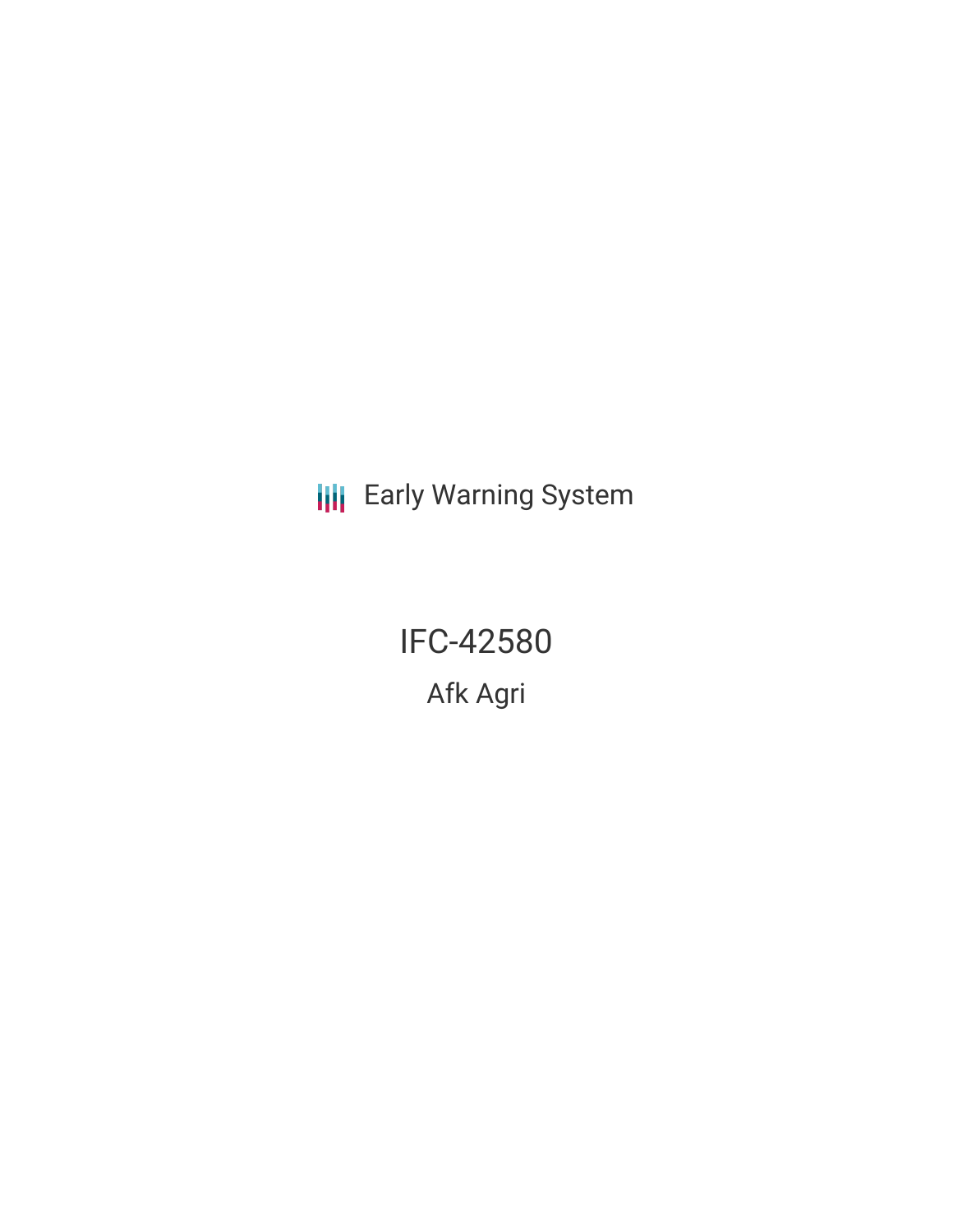# **Quick Facts**

| <b>Countries</b>               | Kosovo                                  |
|--------------------------------|-----------------------------------------|
| <b>Financial Institutions</b>  | International Finance Corporation (IFC) |
| <b>Status</b>                  | Approved                                |
| <b>Bank Risk Rating</b>        | FI                                      |
| <b>Voting Date</b>             | 2019-10-07                              |
| <b>Borrower</b>                | AGENCY FOR FINANCE IN KOSOVO            |
| <b>Sectors</b>                 | Agriculture and Forestry, Finance       |
| <b>Investment Type(s)</b>      | Loan                                    |
| <b>Investment Amount (USD)</b> | \$4.00 million                          |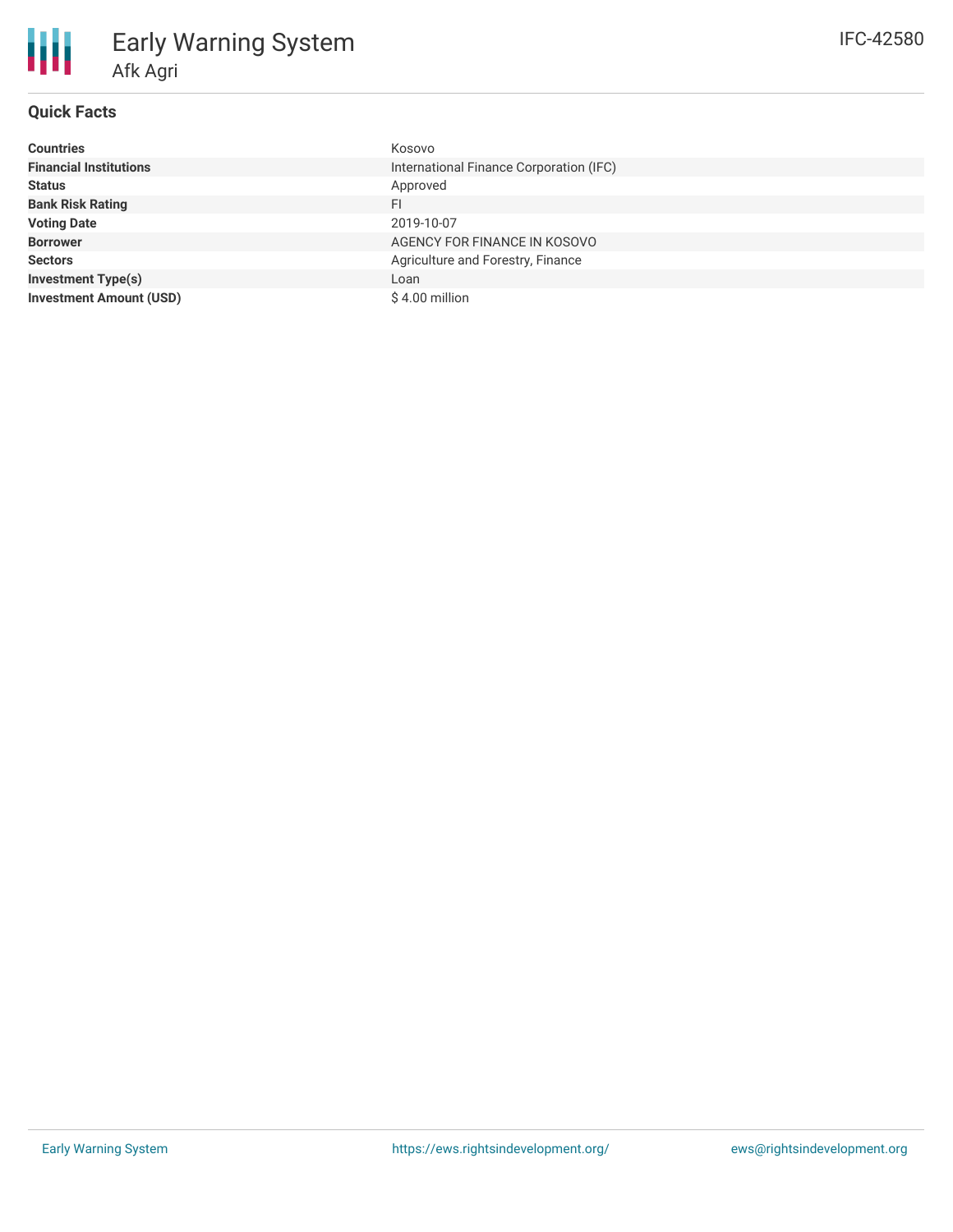

## **Project Description**

According to the Bank's website, this project finances on-lending to micro and small enterprises, with at least 50 percent of the proceeds to be used for lending to agribusiness borrowers including farmers.

Environmental risk categorisation: FI-3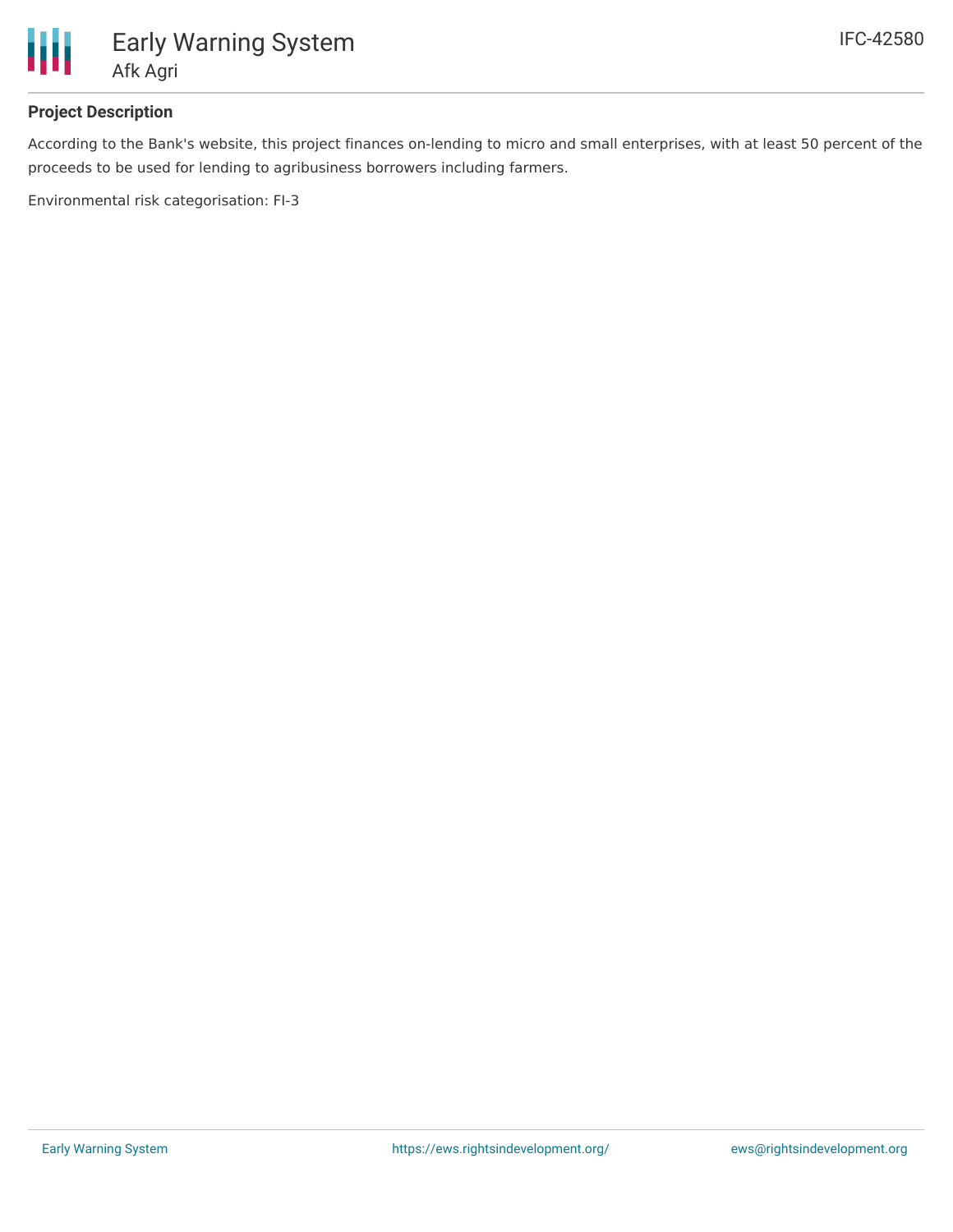## **Investment Description**

• International Finance Corporation (IFC)

#### **Financial Intermediary**

Financial Intermediary: A commercial bank or financial institution that receives funds from a development bank. A financial intermediary then lends these funds to their clients (private actors) in the form of loans, bonds, guarantees and equity shares. Financial intermediaries include insurance, pension and equity funds. The direct financial relationship is between the development bank and the financial intermediary.

Agency for [Finance](file:///actor/266/) in Kosovo (Financial Intermediary)